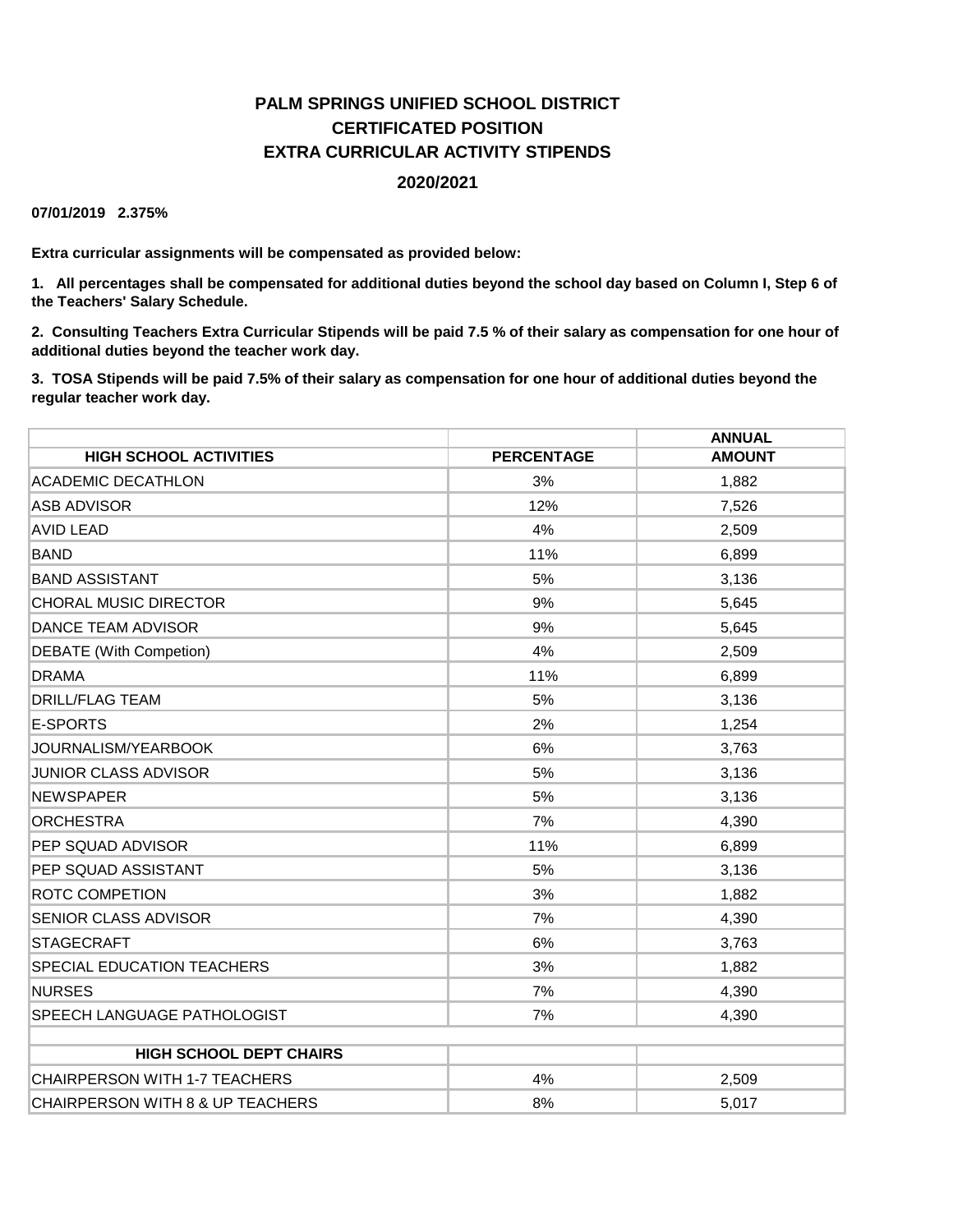## **PALM SPRINGS UNIFIED SCHOOL DISTRICT**

# **CERTIFICATED POSITION EXTRA CURRICULAR ACTIVITY STIPENDS 2020/2021**

07/01/2019 2.375% PAGE 2

| H.<br><b>MIDDLE SCHOOL ACTIVITES</b>  |      |         |
|---------------------------------------|------|---------|
| AFTER SCHOOL SPORTS<br>(Intramurals)  | 4%   | \$2,509 |
| <b>ASB ADVISOR</b>                    | 8%   | \$5,017 |
| <b>BAND</b>                           | 6%   | \$3,763 |
| <b>DEBATE</b> (with competition)      | 3%   | \$1,882 |
| <b>DEPARTMENT HEADS</b>               | 6%   | \$3,763 |
| DRAMA (with 2 productions)            | 3%   | \$1,882 |
| <b>E-SPORTS</b>                       | 2%   | \$1,254 |
| <b>SPECIAL EDUCATION TEACHERS</b>     | 3%   | \$1,882 |
| <b>NURSES</b>                         | 7%   | \$4,390 |
| <b>SPEECH LANGUAGE PATHOLOGIST</b>    | 7%   | \$4,390 |
|                                       |      |         |
| <b>OPTIONAL SITE ACTIVITIES</b>       |      |         |
| <b>FLAGS, BANNERS, CHEER</b>          | 4%   | \$2,509 |
| <b>SPORTS</b><br>(League Play)        | 2%   | \$1,254 |
| <b>VOCAL</b>                          | 3%   | \$1,882 |
| <b>YEARBOOK</b>                       | 2%   | \$1,254 |
|                                       |      |         |
| Ш<br><b>ELEMENTARY SCHOOL</b>         |      |         |
| <b>SPECIAL EDUCATION TEACHERS</b>     | 3%   | \$1,882 |
| <b>NURSES</b>                         | 7%   | \$4,390 |
| <b>SPEECH LANGUAGE PATHOLOGIST</b>    | 7%   | \$4,390 |
| <b>GRADE LEVEL CHAIRPERSON</b>        | 4%   | \$2,509 |
| ELEMENTARY TK CHAIR (1 - DISTRICT)    | 2%   | \$1,254 |
| ELEMENTARY PE CHAIR (1 - DISTRICT)    | 4%   | \$2,509 |
| ELEMENTARY MUSIC CHAIR (1 - DISTRICT) | 2%   | \$1,254 |
| <b>DUAL IMMERSION TEACHER STIPEND</b> | 3%   | \$1,882 |
| ELEMENTARY COORD STIPENDS (8 ONLY)    | .75% | \$470   |
|                                       |      |         |

**ALL STIPENDS POSITION ARE FILLED, AND THE FUNDING SOURCE DETERMINED, AT THE ABSOLUTE DISCRETION OF THE DISTRICT**